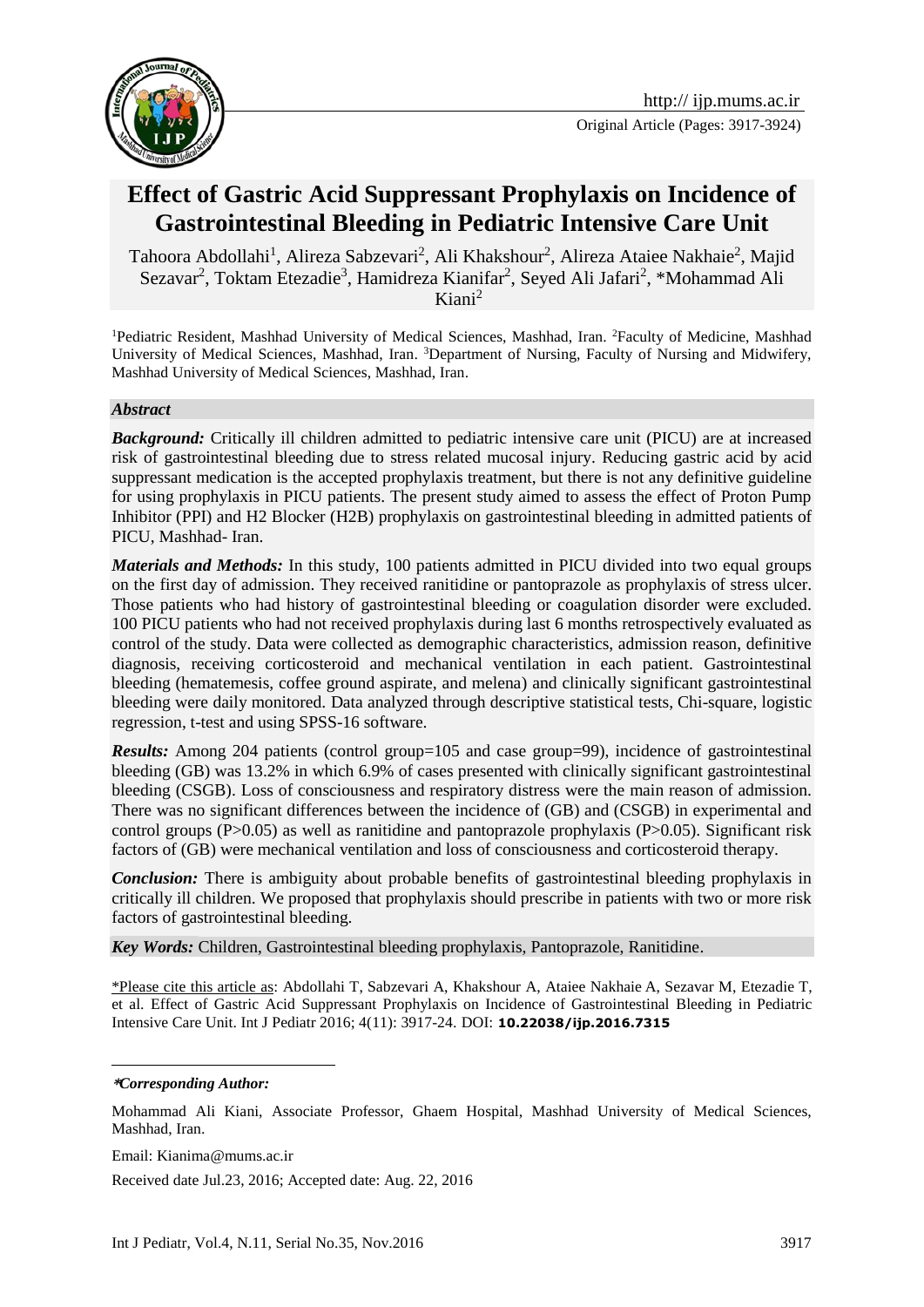# **1- INTRODUCTION**

 Stress ulcers and bleeding in upper gastrointestinal tract (stomach and duodenum) is a well-known complication of critical conditions. Based on the reported studies the prevalence of upper GI bleeding due to stress ulceration among pediatric patients of intensive care unit (ICU) estimated between 10% to even more than 50% (1). The estimated risk of major bleeding varies from 1.6 to 5.3% (2- 7). Pathogenesis researches indicated that stress can increase the acid secretion in GI and it plays a major role in stress ulceration among children or adults (7). However this mechanism in neonates is uncertain (8). Also, impaired mucosal which induced by shock, sepsis or trauma protection is concerned as another factor for GI bleeding (9, 10). On the other hand, some factors such as mechanical ventilation and coagulopathies can increase the rate of GI bleeding. There are evidences that support the effect of prophylaxis in reduction of this complication (11-17).

But, the optimal pharmacological agent is unknown and there are various options and controversies in selection of medications.

Prophylactic agents include: H2 blockers (such as cimetidine, ranitidine, famotidine and etc.), proton pump inhibitors (such as omeprazole, pantoprazole and etc.), sucralfate, antacids and prostanoids (18- 26). The conducted studies indicated that the effect of prophylactic medications in prevention from GI bleeding in PICU patients have been associated with controversies. It means that prophylaxis has significant or non-significant effects and the outcomes depend on the presence of risk factors or demographic variables or type of medication (3-5, 27-34).

Regarding to the importance of this issue and controversies about different agents in addition to the lack of such studies in our country (Iran), the present study aimed to assess the effect of gastric acid suppressant prophylaxis (through ranitidine or pantoprazole) on incidence of gastrointestinal bleeding in PICU, Mashhad- Iran.

# **2- MATERIALS AND METHODS**

# **2-1. Study Design and Population**

 In this clinical trial (Medical dissertation with ID code of 4515), the patients (age: 1) month to 14 years old) of PICUs of Imam Reza and Qaem hospitals (referal hospitals) of Mashhad (the second big city of Iran), during November 2015to March 2016 were entered. The sample size calculated as 100 participants for each group of experimental and control based on the formula and the same conducted studies (1, 31, 32, 35). So, finally 204 patients entered to this study (105 patients concerned as control group whiles 99 patients were in experimental group).

# **2-2. Methods**

The number of 99 patients as experimental group divided into two groups randomly on the first day of admission. They received ranitidine 2.5 mg/kg twice a day) or pantoprazole (1 mg/kg twice a day) as prophylaxis of stress ulcer. 105 PICU patients who had not received prophylaxis during last 6 months, retrospectively evaluated as control of the study. The consent form for participation, demographic data and initial tests and vital signs were recorded by the standby nurse then nasogastric tube placed for each patient by standby physician. In each shift, blood discharges, coffee-ground or melena were assessed and recorded in medical records. After each gastrointestinal bleeding, vital sign were recorded and decreasing in systolic pressure more than 20 mm Hg, increasing heart rate more than 20 and need to transfusion as signs of significant bleeding were recorded. Also, dose and times of receiving corticosteroids, intubation and ventilator regulations or nosocomial pneumonia were recorded.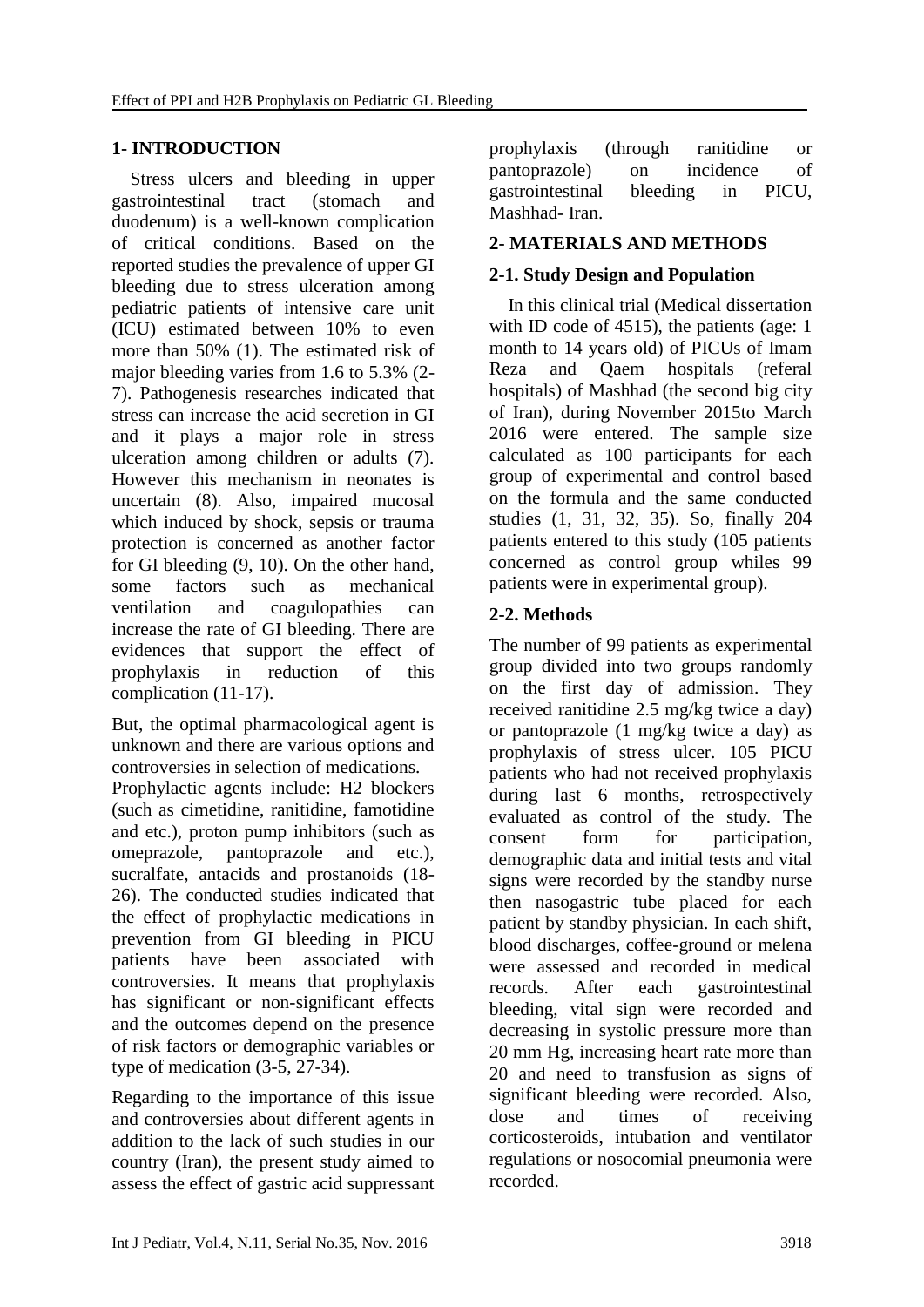Control group included all patients admitted in PICU during May to October 2015 and they had not received prophylaxis for stress ulcer. The mentioned forms such as demographic data, nurse reports and vital signs, discharges of nasogastric tube and the other conditions were recorded same as experimental group retrospectively.

### **2-3. Measuring tools**

Data were collected as demographic characteristics, admission reason, definitive diagnosis, vital signs, primary level of hemoglobin, receiving prophylaxis or not, receiving corticosteroid and mechanical ventilation in each patient. Gastrointestinal bleeding (hematemesis, coffee ground aspirate, and melena) and clinically significant gastrointestinal bleeding were daily monitored.

### **2-4. Inclusion criteria**

Inclusion criteria included age of 1 month to 14 years old.

### **2-5. Exclusion criteria**

Exclusion criteria included: coagulation problems, liver disease, historical of gastrointestinal tract, history of GI bleeding and peptic ulcer or agents that reduce secretion of gastric acid.

### **2-6. Ethical considerations**

This study resulted from MD. Dissertation and it approved by ethical committee of Mashhad University of Medical Sciences.

All participants' parents consent for participation in this research and data collected only for research purposes.

# **2-7. Data analyses**

Data analyzed through descriptive statistical tests, chi-square, logistic regression, Mann-Whitney u test, t-test and SPSS software. P<0.05 is concerned as significant level.

# **3- RESULTS**

In this study, 204 patients were participated. 105 patients concerned as control group whiles 99 patients received stress ulcer prophylaxis (pantoprazole: 49 cases, ranitidine: 50 cases).

Among patients who received prophylaxis 46.8% were male and 53.2% were female, while 51.4% and 48.6% of control group were male and female respectively. The results of Mann-Whitney and t-test showed that the mean age and gender were not significantly different in two experimental and control groups  $(P=0.075$  and  $P=0.120$ , respectively). The variables related to each group analyzed through t-test were presented in **Table.1**.

The results of Chi-square showed that among 204 patients, 27 patients (13.2%) had GI bleeding *s* active bleeding as hematemesis  $(n=9)$  (34%), coffee ground bleeding  $(n=16)$  (59%) and melena  $(n=2)$ (7%)].

There were no significant differences in age and gender between patients with or without GI bleeding (P=0.120 and P=0.902, respectively). Descriptive tests showed that among all patients 106 cases had history of disease in admission time as follows: history of cardiac disease (53.4%), metabolic disease (20.5%), and epilepsy (13.6%), disease of central nervous system (2.3%), liver disease (2.3%), kidney disease (2.3%), diabetes (3.4%) and pneumonia (2.3%). The results of Chi-square showed that there was no significant different between types of diseases in bleeding (P=0.254). **Table.2** presents the vital signs in patients with or without bleeding using chi-square and logistic regression.

Reasons for hospitalization were as follows: respiratory distress (52.7%), poor feeding (9.5%), diarrhea or nausea and vomiting (9.0%), loss of consciousness (18.4%), fever (4.5%), multiple trauma (0.5%) and severe skin lesions (1.0%). The results showed that there was no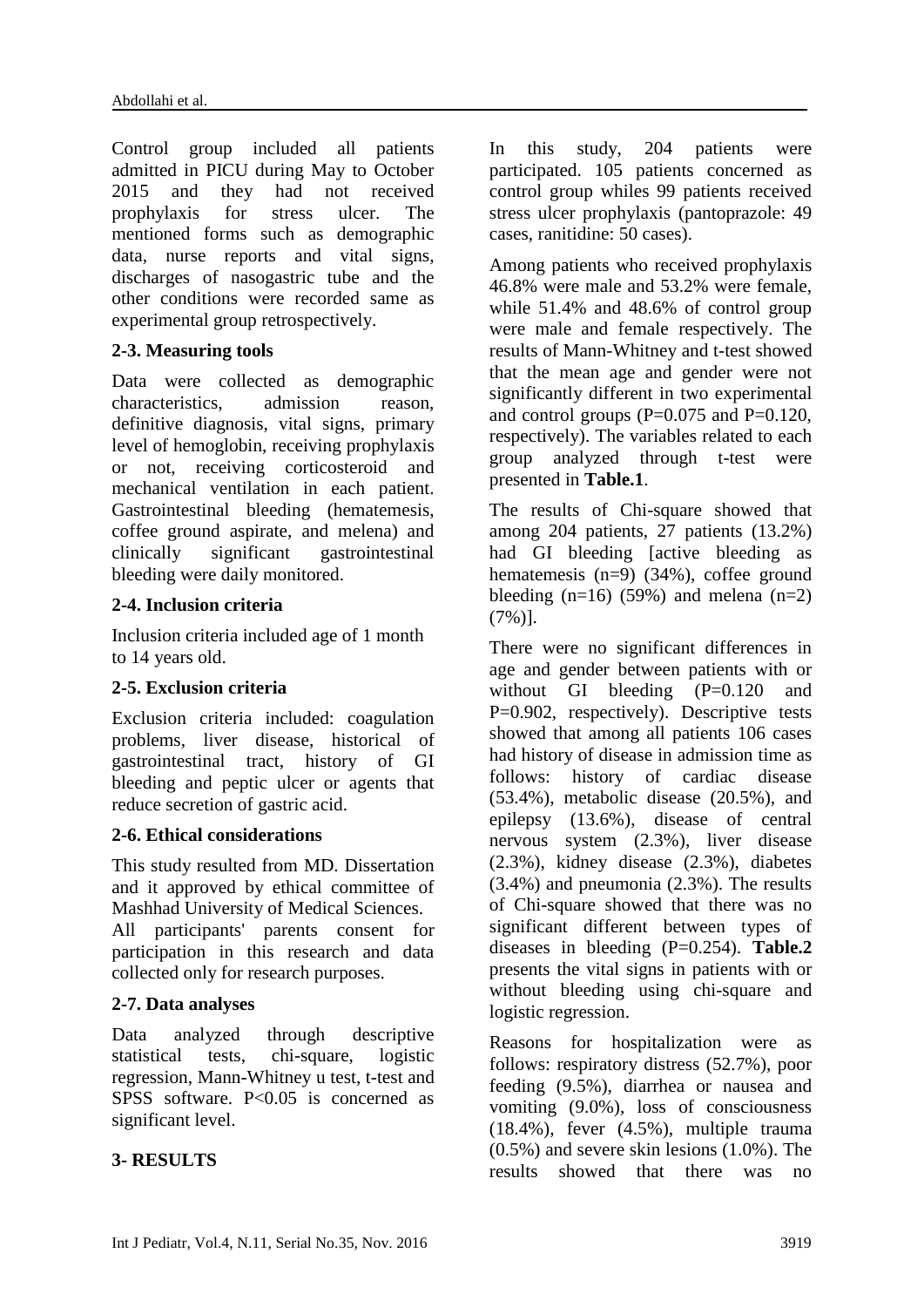significant difference between different reasons and bleeding  $(P=0.373)$ . The definitive diagnosis was as follows: sepsis (10%), pneumonia (19.5%), metabolic disease (21%), diabetic ketoacidosis (8%), cardiac disease (20%), meningitis (4%), other infectious diseases (2%), intoxication (8%), rheumatologic disease (1.5%) and multiple trauma (0.5%).

Comparison between definitive diagnosis did not indicate any significant difference in bleeding  $(P=0.677)$ . Regarding to prophylaxis, data showed that among patients who received prophylaxis 12 cases (12.0%) had bleeding, while among patients without prophylaxis, 15 cases  $(14.3\%)$  had bleeding  $(P=0.064)$ . Also, in the prophylaxis group 6 cases (6%) had clinically significant bleeding, while this occurred in 8 cases (7%) of control group  $(P=0.66)$ .

Based on the type of prophylaxis, 7 cases (14%) who received ranitidine and 5 cases (6%) who received pantoprazole had bleeding  $(P=0.56)$ . Also, in the ranitidine group 3 cases (6%) had noticeable clinical bleeding and this occurred in 3 cases (6%) of pantoprazole group (P=0.98). The

 **Table-1**: The variables related to PICU patients

comparison of the mean days of hospitalization through Mann-Whitney test in patients with or without bleeding was significant ( $P=0.049$ ), but there was no significant difference between patients with or without clinically significant bleeding  $(P=0.421)$ . The ventilation and corticosteroids parameters among patients with or without bleeding were presented in **Table.3**.

The results through Chi-square test related to ventilation showed significant differences in bleeding and clinical bleeding among patients with or without ventilation  $(P<0.001$  and  $P=0.001$ . respectively). Also, there was a significant difference in bleeding and clinically significant bleeding among patients who received or did not receive corticosteroids  $(P=0.001$  and  $P=0.041$ , respectively).

Among 204 PICU patients, 9 cases (4.4%) infected by nosocomial pneumonia as part of medical side effect which all of them had received prophylaxis. The comparison of nosocomial pneumonia between experimental and control group showed that there was significant difference  $(P=0.001)$ .

| <b>THUIC 1.</b> THE VALIABLES IVIALED TO I TOO BALLEMS |                    |                    |                   |         |  |  |  |
|--------------------------------------------------------|--------------------|--------------------|-------------------|---------|--|--|--|
| Variables                                              | Control group      | Experimental group |                   | P-value |  |  |  |
|                                                        |                    | Ranitidine         | Pantoprazole      |         |  |  |  |
| Heart rate (per minute)                                | $132.42 \pm 29.14$ | $140.16 \pm 31.77$ | $128.59 + 33.49$  | 0.979   |  |  |  |
| Respiratory rate (per minute)                          | $45.70 \pm 19.93$  | $41.10 \pm 14.06$  | $41.23 \pm 20.02$ | 0.271   |  |  |  |
| Systolic pressure (mm Hg)                              | $93.10 \pm 16.65$  | $96.16 \pm 20.92$  | $94.63 \pm 25.81$ | 0.458   |  |  |  |
| Diastolic pressure (mm Hg)                             | $53.76 \pm 14.08$  | $58.16 \pm 17.40$  | $58.18 \pm 17.64$ | 0.141   |  |  |  |
| Glascow Consciousness Scale (GCS)                      | $11.83 \pm 3.56$   | $11.91 \pm 3.79$   | $10.06 + 4.46$    | 0.108   |  |  |  |

**Table-2**: The vital signs in patients with or without bleeding

| 0---<br>Variables                 | Bleeding group     | --0<br>Non-bleeding group | P-value |
|-----------------------------------|--------------------|---------------------------|---------|
| Heart rate (per minute)           | $132.81 \pm 31.69$ | $137.46 \pm 24.13$        | 0.478   |
| Respiratory rate (per minute)     | $43.68 \pm 19.20$  | $42.04 \pm 14.36$         | 0.631   |
| Systolic pressure (mm Hg)         | $95.32 \pm 21.16$  | $87.19 \pm 21.16$         | 0.073   |
| Diastolic pressure (mm Hg)        | $55.99 \pm 16.27$  | $55.95 \pm 14.00$         | 0.025   |
| Glasgow Consciousness Scale (GCS) | $11.62 + 3.82$     | $10.15 \pm 4.29$          | 0.000   |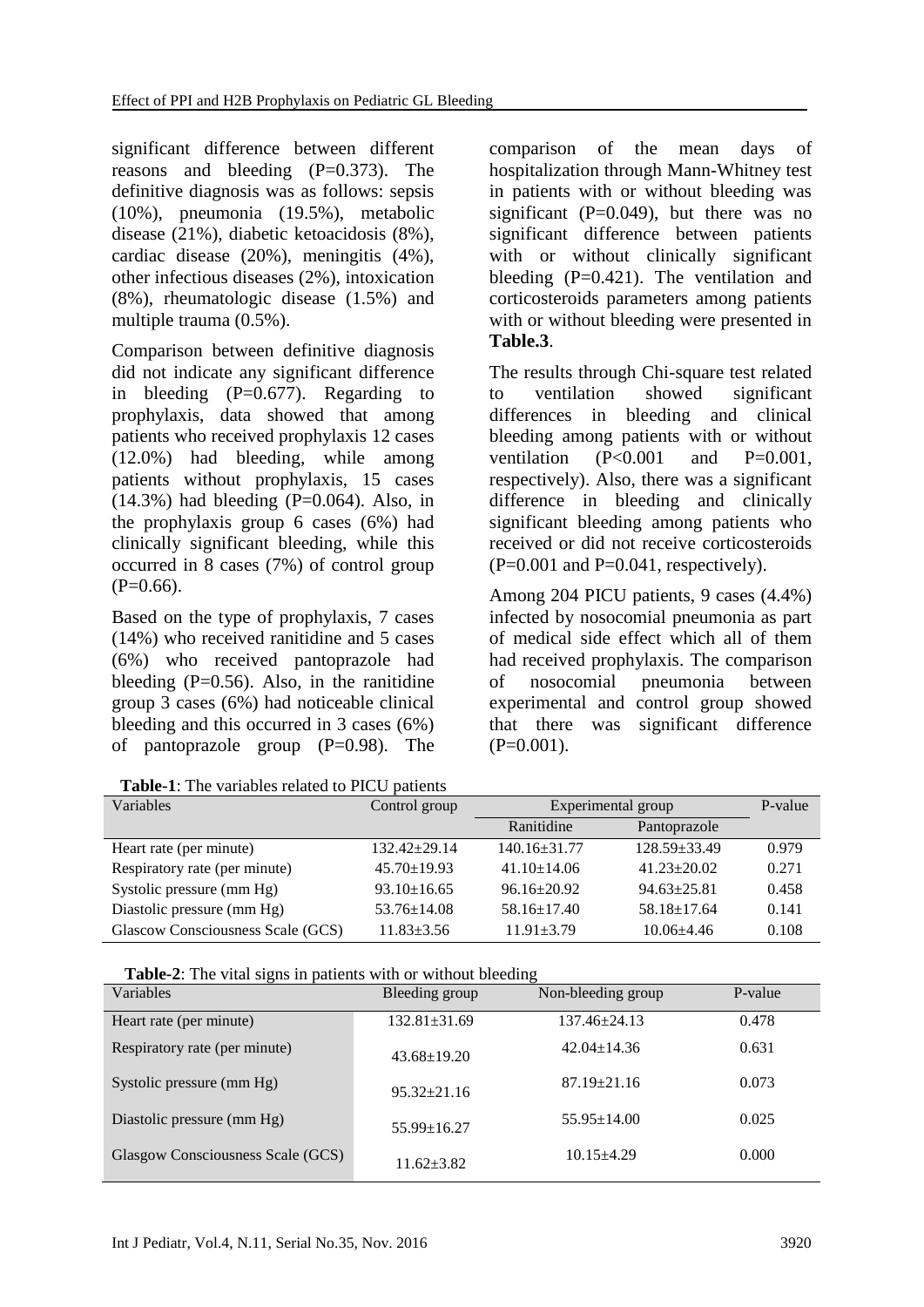| Variables              | Bleeding      | Clinically significant bleeding | Total         |
|------------------------|---------------|---------------------------------|---------------|
|                        | Number $(\%)$ | Number $(\%)$                   | Number $(\%)$ |
| Without ventilation    | 7(5.3)        | 2(1.5)                          | 133 (65.2)    |
| Mechanical ventilation | 20(28.2)      | 12(16.9)                        | 71 (34.8)     |
| Total                  | 27(13.2)      | 14(6.8)                         | 204 (100.0)   |
| No corticosteroids     | 11(7.9)       | 6(4.3)                          | 140(68.6)     |
| Corticosteroids        | 16(25.0)      | 8(12.5)                         | 64 (31.4)     |
| Total                  | 27(13.2)      | 14(6.8)                         | 204 (100.0)   |

 **Table-3**: The ventilation and corticosteroids parameters among patients with or without bleeding

## **4- DISCUSSION**

 The results of the present study indicated that the patients who admitted in PICU are at high risk of GI bleeding. Among 204 patients, the incidence of gastrointestinal bleeding (GB) was 13.2% in which 6.9% of cases presented with clinically significant gastrointestinal bleeding (CSGB). Loss of consciousness and respiratory distress were the main reason of admission. There were no significant differences between the incidence of (GB) and (CSGB) in experimental and control groups as well as ranitidine and pantoprazole prophylaxis. Significant risk factors of (GB) were mechanical ventilation and loss of consciousness and corticosteroid therapy.

This incidence of GB in Nithiwathanapong et al. study (n=170) was reported as 43.2% for bleeding and 5.3% for clinically significant bleeding. As seen, the rate of total bleeding is higher significantly than the present study, but the rate of clinically significant bleeding is lower. The different exclusion criteria and reason for hospitalization in Nithiwathanapong et al. study can explain this difference. In addition, according to the present study, mechanical ventilation concerned as a significant risk factor for GI bleeding and respiratory distress was a major reason for admission (3). The incidence of GB is reported in Sahin et al. study as 15.4% that the severity of bleeding as follows: mild

(66.7%), moderately (23.8%) and clinically significant (4.8%) (28). These rates, are same to the present study.

The highest prevalence of GB according to the definitive diagnosis was reported in cardiac disease, pneumonia and infectious disease respectively according to Gutierrez-Gutierrez study et al. that suggests pneumonia as a risk factor for GI bleeding (36).

In conducted studies such as Deerojanawong et al. study, prophylaxis has been related to controversies. In this study 110 patients who underwent mechanical ventilation for more than 48 hours, received prophylaxis of stress ulcer. 4 patients had clinically significant GB that 3 cases had received prophylaxis. There was not seen any significant relation between prophylaxis and GB according to the present study (1), but in Costarino et al. study which assessed 336,010 patients, the results showed that higher prophylactic regimen was related to lower incidence of bleeding. In this study, 1.32% of patients had GB and 0.11% of them had clinically GB, while only 60% of patients received prophylaxis and patients who received higher prophylactic regimen (with diagnosis of respiratory failure, edema, pneumonia, cardiac diseases) the rate of GB was significantly lower than the group with lower prophylactic regimen (with diagnosis such as diabetic ketoacidosis, bronchiolitis, status epilepsy and etc.),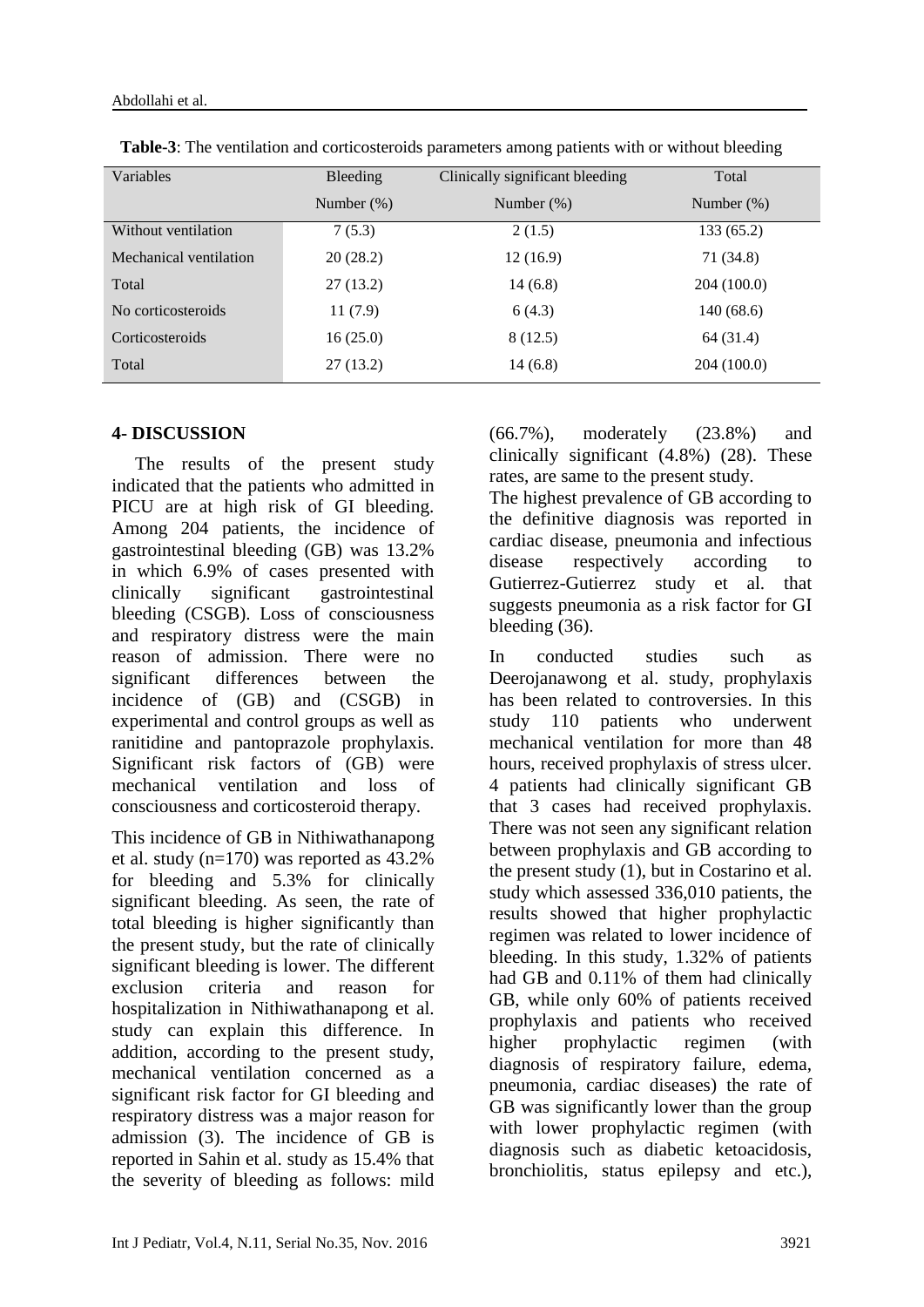0.3% versus 1.27% (33). Type of agent for prophylaxis is another controversial issue. Lack of studies especially in pediatric field is clear. Quellet et al. suggested that 93% of pediatric physicians prescribe ranitidine as a first line for GB prophylaxis and other agents such as pantoprazole and omeprazole are the second and third choices (52% and 21% respectively) (30).

Tofil et al. evaluated 48 patients who underwent prophylactic regimen with ranitidine or PPIs (pantoprazole or lansoprazole). The gastric PH was measured 2 hours before and 2 hours after taking medicine. Of 48 patients, 3 cases had GB (6%). One case had clinically significant GB. The results showed that the gastric PH more alkalized through PPI (BID) than PPI (once a day) and ranitidine (35). In the present study there was no significant difference between ranitidine and pantoprazole.

According to the results of the present study and past studies and the potential side effects of prophylaxis such as nosocomial pneumonia, it seems that prophylaxis for GI bleeding in PICU patients is not recommended for all patients and it is rational that patients with two or more risk factors (such as mechanical ventilation, corticosteroids and loss of consciousness) receive this prophylaxis.

The gastric PH and pediatric mortality rate scores were not measured in this study and they will be concerned in future studies.

# **5. CONCLUSION**

 Based on the results, prophylaxis was not related to significant difference in GI bleeding. So, it is not obvious if critically ill children may benefit from receiving prophylaxis in preventing gastrointestinal bleeding due to stress ulcer and consuming increased risk ventilator associated pneumonia when prophylaxis stated. We proposed that prophylaxis should prescribe in patients with two or more risk factors of gastrointestinal bleeding.

### **6- CONFLICT OF INTEREST:** None.

### **7- REFERENCES**

1. Deerojanawong J, Peongsujarit D, Vivatvakin B, Prapphal N. Incidence and risk factors of upper gastrointestinal bleeding in mechanically ventilated children. Pediatr Crit Care Med 2009; 10(1): 91-5.

2. De Giacomo C, Bacchini PL, Lombardi M. La patologia gastric. In: De Angelis GL. (editor). L'endoscopia Digestiva in et`a Pediatrica e Giovanile. Rome, Italy: EMSI; 2002: 49-68. (Italian)

3. Nithiwathanapong C, Reungrongrat S, Ukarapol N. Prevalence and risk factors of stress-induced gastrointestinal bleeding in critically ill children. World J Gastroenterol 2005; 11(43): 6839.

4. Lacroix J, Nadeau D, Laberge S, Gauthier M, Lapierre G, Farrell CA. Frequency of upper gastrointestinal bleeding in a pediatric intensive care unit. Crit Care Med 1992: 20(1): 35-42.

5. Chaibou M, Tucci M, Dugas MA, Farrell CA, Proulx F, Lacroix J. Clinically significant upper gastrointestinal bleeding acquired in a pediatric intensive care unit: A prospective study. Pediatrics 1998; 102(4): 933-8.

6. Kuusela AL, Mäki M, Ruuska T, Laippala P. Stress-induced gastric findings in critically ill newborn infants: frequency and risk factors. Intensive Care Med 2000; 26: 1501-6.

7. Zinner MJ, Zuidema GD, Smith PL, Mignosa M. The prevention of upper gastrointestinal tract bleeding in patients in an intensive care unit. Surg Gyn Obstet 1981; 153: 214-20.

8. Maki M, Russka T, Kussela AL. High prevalence of asymptomatic esophageal and gastric lesions in preterm infants in intensive care. Crit care Med 1993; 21: 1863-68.

9. [Navab F, Steingrub J. Stress ulcer: is](http://www.uptodate.com/contents/stress-ulcer-prophylaxis-in-the-intensive-care-unit/abstract/12)  [routine prophylaxis necessary? Am J](http://www.uptodate.com/contents/stress-ulcer-prophylaxis-in-the-intensive-care-unit/abstract/12)  [Gastroenterol 1995; 90: 708.](http://www.uptodate.com/contents/stress-ulcer-prophylaxis-in-the-intensive-care-unit/abstract/12)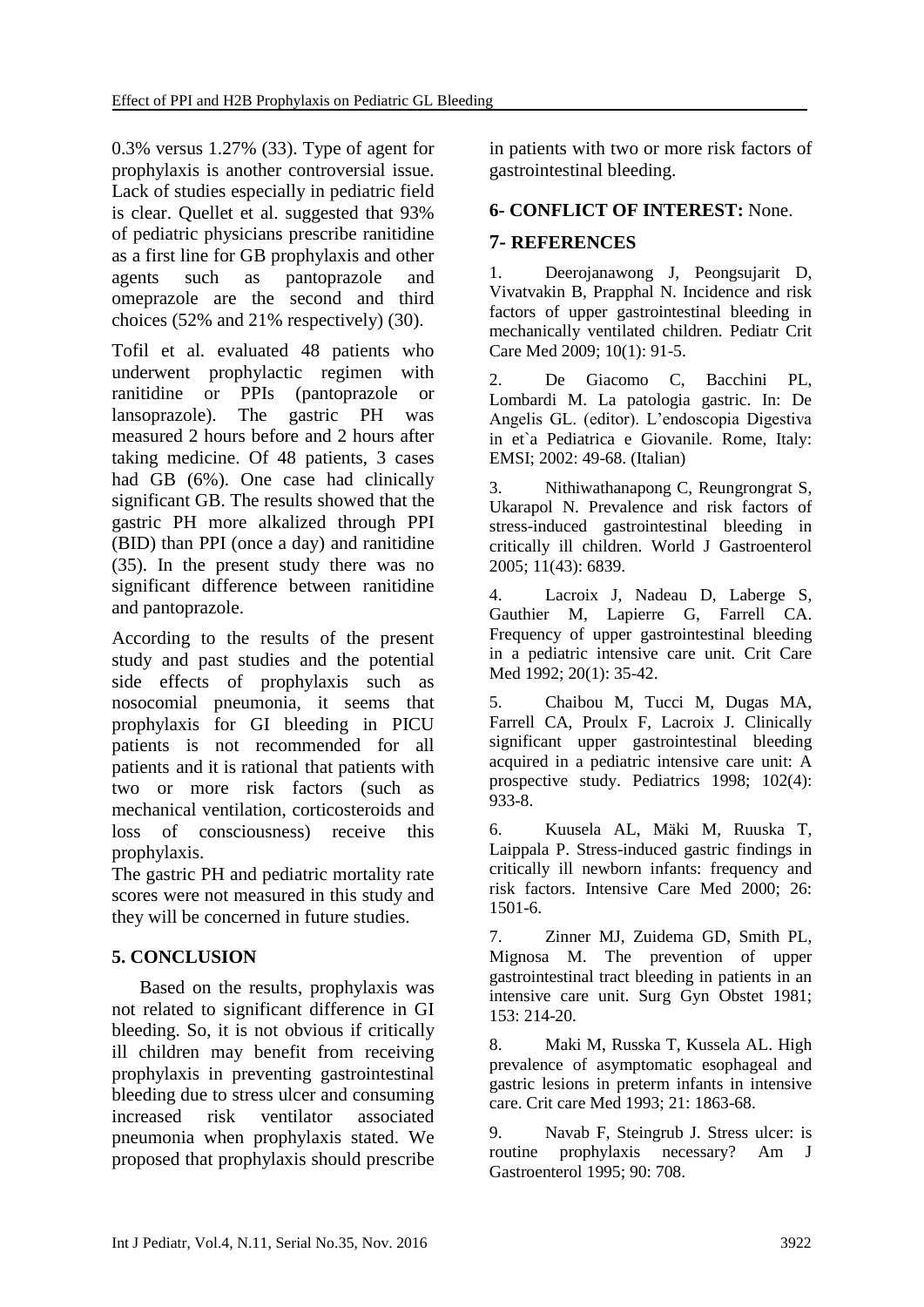10. [Geus WP, Lamers CB. Prevention of](http://www.uptodate.com/contents/stress-ulcer-prophylaxis-in-the-intensive-care-unit/abstract/13)  [stress ulcer bleeding: a review. Scand J](http://www.uptodate.com/contents/stress-ulcer-prophylaxis-in-the-intensive-care-unit/abstract/13)  [Gastroenterol Suppl 1990; 178: 32.](http://www.uptodate.com/contents/stress-ulcer-prophylaxis-in-the-intensive-care-unit/abstract/13)

11. Cook D, Guyatt G, Marshall J, Leasa D, Fuller H, Hall R, et al. Comparison of sucralfate and ranitidine for the prevention of upper gastrointestinal bleeding in patients requiring mechanical ventilation. New Engl J Med; 338: 791-7.

12. Cochran EB, Phelps SJ, Tolley EA, Stidham GL. Prevalence of, and risk factors for, upper gastrointestinal tract bleeding in critically ill pediatric patients. Crit Care Med 1992; 20: 1519-23.

13. Maton PN. Review article: prevention of stress-related mucosal bleeding with protonpump inhibitors. Aliment Pharmacol Ther 2005; 22(Suppl.3): 45-52.

14. Metz DC, Preventing the gastrointestinal consequences of stress-related mucosal disease, Curr Med Res Opin 2005; 21: 11-8.

15. Gonzalez ER. Pathophysiologic changes in the critically ill patient: risk factors for ulceration and altered drug metabolism. Ann Pharmacother 1990; 11: 5-7.

16. Ohmann C, Thon K, Hengels KJ, Imhof M, Incidence and pattern of peptic ulcer bleeding in a defined geographical area. DUSUK Study Group. Scand J Gastroenterol 1992; 27: 571-81.

17. [Cook DJ, Fuller HD, Guyatt GH, et al.](http://www.uptodate.com/contents/stress-ulcer-prophylaxis-in-the-intensive-care-unit/abstract/2)  [Risk factors for gastrointestinal bleeding in](http://www.uptodate.com/contents/stress-ulcer-prophylaxis-in-the-intensive-care-unit/abstract/2)  [critically ill patients. Canadian Critical Care](http://www.uptodate.com/contents/stress-ulcer-prophylaxis-in-the-intensive-care-unit/abstract/2)  [Trials Group. N Engl J Med 1994; 330: 377.](http://www.uptodate.com/contents/stress-ulcer-prophylaxis-in-the-intensive-care-unit/abstract/2)

18. [Spirt MJ, Stanley S. Update on stress](http://www.uptodate.com/contents/stress-ulcer-prophylaxis-in-the-intensive-care-unit/abstract/24)  [ulcer prophylaxis in critically ill patients. Crit](http://www.uptodate.com/contents/stress-ulcer-prophylaxis-in-the-intensive-care-unit/abstract/24)  [Care Nurse 2006; 26: 18.](http://www.uptodate.com/contents/stress-ulcer-prophylaxis-in-the-intensive-care-unit/abstract/24)

19. [Pemberton LB, Schaefer N, Goehring](http://www.uptodate.com/contents/stress-ulcer-prophylaxis-in-the-intensive-care-unit/abstract/35)  L, [Gaddis M,](http://www.ncbi.nlm.nih.gov/pubmed/?term=Gaddis%20M%5BAuthor%5D&cauthor=true&cauthor_uid=8440101) [Arrighi DA. Oral ranitidine as](http://www.uptodate.com/contents/stress-ulcer-prophylaxis-in-the-intensive-care-unit/abstract/35)  [prophylaxis for gastric stress ulcers in](http://www.uptodate.com/contents/stress-ulcer-prophylaxis-in-the-intensive-care-unit/abstract/35)  [intensive care unit patients: serum](http://www.uptodate.com/contents/stress-ulcer-prophylaxis-in-the-intensive-care-unit/abstract/35)  [concentrations and cost comparisons. Crit Care](http://www.uptodate.com/contents/stress-ulcer-prophylaxis-in-the-intensive-care-unit/abstract/35)  [Med 1993; 21: 339.](http://www.uptodate.com/contents/stress-ulcer-prophylaxis-in-the-intensive-care-unit/abstract/35)

20. [Baghaie AA, Mojtahedzadeh M,](http://www.uptodate.com/contents/stress-ulcer-prophylaxis-in-the-intensive-care-unit/abstract/36)  [Levine RL, Fromm RE, Guntupalli KK,](http://www.uptodate.com/contents/stress-ulcer-prophylaxis-in-the-intensive-care-unit/abstract/36)  [Opekun AR. Comparison of the effect of](http://www.uptodate.com/contents/stress-ulcer-prophylaxis-in-the-intensive-care-unit/abstract/36)  [intermittent administration and continuous](http://www.uptodate.com/contents/stress-ulcer-prophylaxis-in-the-intensive-care-unit/abstract/36)  [infusion of famotidine on gastric pH in](http://www.uptodate.com/contents/stress-ulcer-prophylaxis-in-the-intensive-care-unit/abstract/36)  [critically ill patients: results of a prospective,](http://www.uptodate.com/contents/stress-ulcer-prophylaxis-in-the-intensive-care-unit/abstract/36)  [randomized, crossover study. Crit Care Med](http://www.uptodate.com/contents/stress-ulcer-prophylaxis-in-the-intensive-care-unit/abstract/36)  [1995; 23: 687.](http://www.uptodate.com/contents/stress-ulcer-prophylaxis-in-the-intensive-care-unit/abstract/36)

21. [Ballesteros MA, Hogan DL, Koss](http://www.uptodate.com/contents/stress-ulcer-prophylaxis-in-the-intensive-care-unit/abstract/37)  [MA, Isenberg JI. Bolus or intravenous infusion](http://www.uptodate.com/contents/stress-ulcer-prophylaxis-in-the-intensive-care-unit/abstract/37)  [of ranitidine: effects on gastric pH and acid](http://www.uptodate.com/contents/stress-ulcer-prophylaxis-in-the-intensive-care-unit/abstract/37)  [secretion. A comparison of relative efficacy](http://www.uptodate.com/contents/stress-ulcer-prophylaxis-in-the-intensive-care-unit/abstract/37)  [and cost. Ann Intern Med 1990; 112:334.](http://www.uptodate.com/contents/stress-ulcer-prophylaxis-in-the-intensive-care-unit/abstract/37)

22. [McCarthy DM. Sucralfate. N Engl J](http://www.uptodate.com/contents/stress-ulcer-prophylaxis-in-the-intensive-care-unit/abstract/38)  [Med 1991; 325: 1017.](http://www.uptodate.com/contents/stress-ulcer-prophylaxis-in-the-intensive-care-unit/abstract/38)

23. [Rees WD. Mechanisms of](http://www.uptodate.com/contents/stress-ulcer-prophylaxis-in-the-intensive-care-unit/abstract/39)  [gastroduodenal protection by sucralfate. Am J](http://www.uptodate.com/contents/stress-ulcer-prophylaxis-in-the-intensive-care-unit/abstract/39)  [Med 1991; 91:58S.](http://www.uptodate.com/contents/stress-ulcer-prophylaxis-in-the-intensive-care-unit/abstract/39)

24. [Tryba M, Kurz-Müller K, Donner B.](http://www.uptodate.com/contents/stress-ulcer-prophylaxis-in-the-intensive-care-unit/abstract/40)  [Plasma aluminum concentrations in long-term](http://www.uptodate.com/contents/stress-ulcer-prophylaxis-in-the-intensive-care-unit/abstract/40)  [mechanically ventilated patients receiving](http://www.uptodate.com/contents/stress-ulcer-prophylaxis-in-the-intensive-care-unit/abstract/40)  [stress ulcer prophylaxis with sucralfate. Crit](http://www.uptodate.com/contents/stress-ulcer-prophylaxis-in-the-intensive-care-unit/abstract/40)  [Care Med 1994; 22: 1769.](http://www.uptodate.com/contents/stress-ulcer-prophylaxis-in-the-intensive-care-unit/abstract/40)

25. [Wilson DE. Antisecretory and](http://www.uptodate.com/contents/stress-ulcer-prophylaxis-in-the-intensive-care-unit/abstract/41)  [mucosal protective actions of misoprostol.](http://www.uptodate.com/contents/stress-ulcer-prophylaxis-in-the-intensive-care-unit/abstract/41)  [Potential role in the treatment of peptic ulcer](http://www.uptodate.com/contents/stress-ulcer-prophylaxis-in-the-intensive-care-unit/abstract/41)  [disease. Am J Med 1987; 83:2.](http://www.uptodate.com/contents/stress-ulcer-prophylaxis-in-the-intensive-care-unit/abstract/41)

26. Dajani EZ. [Overview of the mucosal](http://www.uptodate.com/contents/stress-ulcer-prophylaxis-in-the-intensive-care-unit/abstract/42)  [protective effects of misoprostol in man.](http://www.uptodate.com/contents/stress-ulcer-prophylaxis-in-the-intensive-care-unit/abstract/42)  [Prostaglandins 1987; 33\(Suppl\): 117.](http://www.uptodate.com/contents/stress-ulcer-prophylaxis-in-the-intensive-care-unit/abstract/42)

27. Gedeit RG, Weigle CG, Havens PL, Werlin SL. Control and variability of gastric pH in critically ill children. Crit Care Med 1993; 21(12): 1850-5.

28. Sahin S, Ayar G, Mutlu U, Koksal T, Akman AO, Gunduz RC, et al. Stress induced gastrointestinal bleeding in a pediatric intensive care unit: which risk factors should necessitate prophilaxis? Minerva Pediatrica 2016; 68(1): 19-26.

29. Randolph AG. Upper gastrointestinal bleeding in the pediatric intensive care unit: clinically important but questionably preventable. Pediatr Crit Care Med 2001; 2(4): 349-50.

30. Quellet J, Bailey D, Samson ME. Current opinions on stress-related mucosal disease prevention in Canadian Pediatric Intensive Care Units. J Pediatr Pharmacol Ther 2015; 20(4): 299-308.

31. Araujo TE, Vieira SMG, Carvalho PRA. Stress ulcer prophylaxis in pediatric